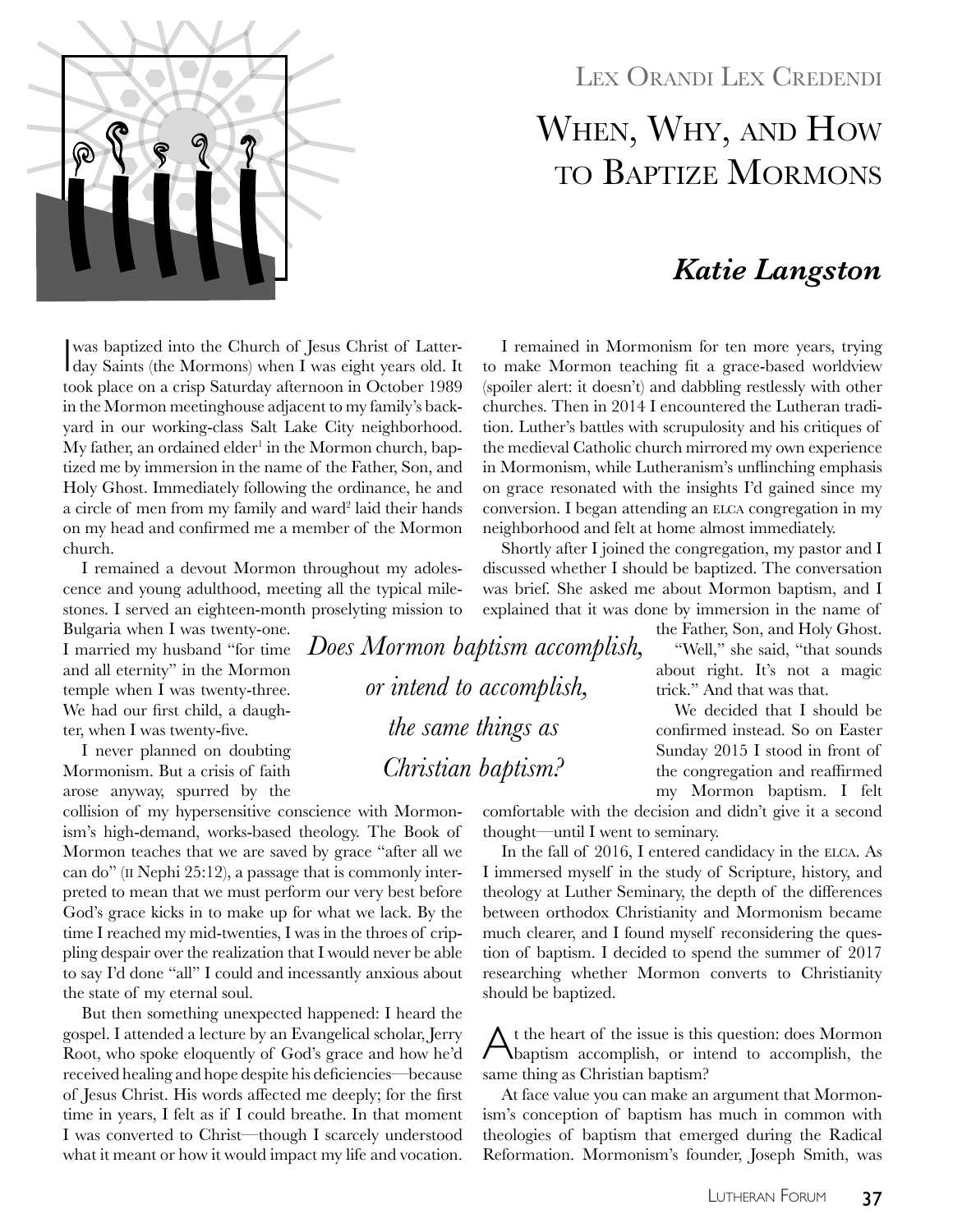influenced by the Anabaptist notion of an "age of accountability" and taught that children should be baptized at the age of eight.<sup>3</sup> Baptism is done for the remission of sins<sup>4</sup> and is considered essential for salvation, though the atonement of Jesus Christ is believed to "cover" children until they are old enough to choose it. Further, baptism is performed in a traditionally orthoprax way: by immersion in water in the name of the Father, Son, and Holy Ghost.

While these are important similarities to baptismal practices that are generally viewed as acceptable by the global church, there are a number of significant differences.

First is Mormonism's rejection of the doctrine of the Trinity. Though the words "Father, Son, and Holy Ghost" are used in Mormon baptism, Mormons have a radically different understanding of what this means from orthodox Christians. They believe that Heavenly Father, Jesus Christ, and the Holy Ghost have literal, physical bodies, though the Holy

*Though the words "Father, Son, and Holy Ghost" are used in Mormon baptism, Mormons have a radically different understanding of what this means from orthodox Christians.*

Ghost is said to have a "spirit" body, which is made of a finer material substance than the corporeal bodies of Heavenly Father and Jesus Christ.<sup>5</sup> They are one in purpose, but not in substance.

More significantly, the members of the Godhead are exalted human beings of the same "species" as humanity.6 As literal post-humans with literal bodies, they have a literal dwelling place: a planet near the distant star Kolob.7 In this sphere, Heavenly Father has at least one wife—perhaps many more—by whom he begets all of humanity as "spirit children"8 in a pre-existent state. Human beings come to earth as "gods in embryo"9 to receive corporeal bodies like Heavenly Father's so that they can become deified and create worlds and spirit children as the Heavenly Parents have done.

Mormons explicitly reject the historic Christian creeds, which Mormon leaders throughout history have called an "abomination," "corrupt,"10 "strange," and "incomprehensible."<sup>11</sup> In 2002 I spent two months in the Missionary Training Center in Provo, Utah, before embarking on my service abroad. During a daily devotional, I remember a speaker from the Mormon leadership putting the Nicene Creed on a screen and mocking it openly in front of the more than three thousand Mormon missionaries who had gathered there to hear him.

These differences led Luis Ladaria, a Jesuit priest who researched the question of the validity of Mormon baptism, to conclude:

As is easily seen, to the similarity of titles there does not correspond in any way a doctrinal content which can lead to the Christian doctrine of the Trinity. The words Father, Son and Holy Spirit have for the Mormons a meaning totally different from the Christian meaning. The differences are so great that one cannot even consider that this doctrine is a heresy which emerged out of a false understanding of the Christian doctrine. The teaching of the Mormons has a completely different matrix.<sup>12</sup>

The second challenge to equat-

ing Christian baptism with Mormon baptism is Mormonism's exclusivism. They believe that shortly after the death of the apostles in the first century the true church was removed from the earth, only to be "restored" by Joseph

> *Mormons do not recognize the baptism of any other denomination, and one is baptized into the Church of Jesus Christ of Latter-day Saints, not the church universal.*

Smith in 1830. Thus, the authority to act in God's name—including the authority to perform baptism—was nowhere to be found for nearly two millennia. Because of this, Mormons require baptism "by proper authority" of all converts, including those from orthodox Christian traditions. Mormons do not recognize the baptism of any other denomination, and one is baptized into the Church of Jesus Christ of Latter-day Saints, not the church universal. This is a significant departure from the orthodox understanding of baptism as incorporation into the one body of Christ.

Third are ecumenical considerations. The Roman Catholic Church, the Presbyterian Church (usa), the United Methodist Church, and a wide variety of Evangelical churches and denominations, among others, have official policies requiring Mormons converting to Christianity to receive baptism, largely for the reasons cited above. As Christians committed to "one Lord, one faith, one baptism" (Ephesians 4:5), to break with the ecu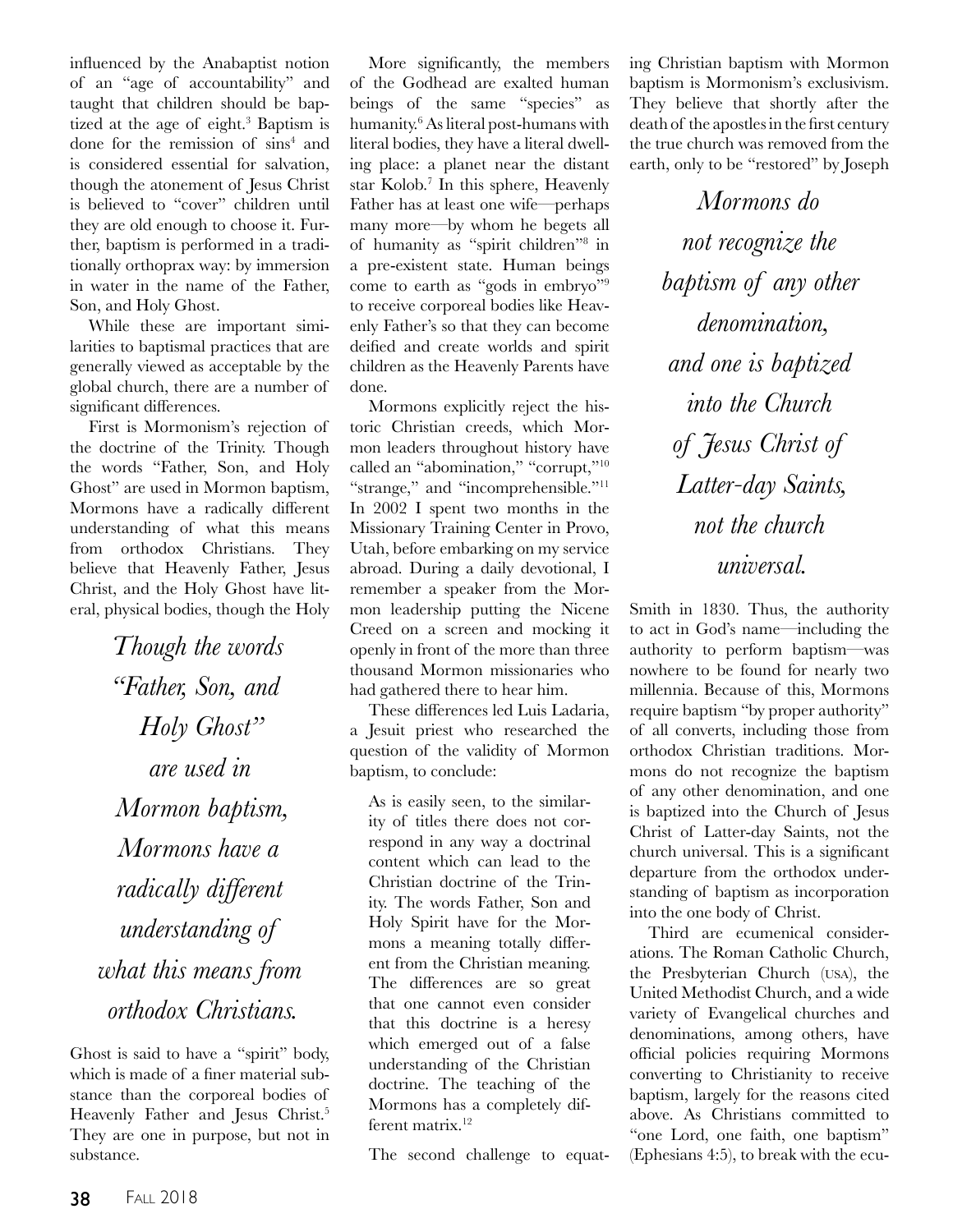menical community on this issue does not seem wise.

With all these factors in mind, I came to the conclusion that Mormon baptism is not, in fact, Christian baptism. While Mormonism's baptismal practice seems at face value to mirror aspects of Christian baptism, its corresponding theology and ecclesiology are so radically different that it cannot be said to accomplish, or intend to accomplish, the same things. At the end of my summer of research, I set up an appointment with my dear friend and Old Testament professor at Luther Seminary, Kathryn Schifferdecker, and asked her to baptize me.

Of course, this is not an abstract theological issue. Perhaps more pressing are the pastoral dynamics at play. One resource I found on the elca's website, which concludes that in the case of Mormons "it is correct to say that Christian baptism has not taken place," insightfully addresses this issue.

To offer Christian baptism [to a Mormon]… poses a difficult pastoral question. If a former Mormon is anxious to embrace orthodox Christian teaching and practice and is looking to make a radical break from former memberships, then the invitation to Christian Baptism is likely to be welcomed. On the other hand, former Mormons seeking to maintain continuity with Mormonism may see the suggestion that they are not baptized or have not been Christian as an attack on who they have understood themselves to be. Finding a way to welcome former Mormons who are not ready for a complete break with their past fellowship may require gentle and wise pastoral care.<sup>13</sup>

It's important to understand the context from which former Mormons are emerging. Leaving Mormonism, particularly for reasons of conscience—as opposed to fading away due to apathy or disinterest—can be very painful and disruptive. While there is no official "shunning" practice, it is not uncommon for marriages to fall apart, families to become divided, and those who live in predominantly Mormon areas to face social ostracization. Even in cases where individuals are able to sidestep such severe consequences, the process of deconstructing Mormonism leaves many wounded and angry, as their identity, worldview, and social structure crumble around them. Mormon scholar, memoirist, and erstwhile

> *Post-Mormons are often traumatized by their experiences both as active members of the Mormon church and by the reaction of the community when they question or leave.*

advice columnist Joanna Brooks has noted that Mormonism is not just a religion. In many ways it functions like an ethnicity, with its own language patterns, foods, and phenotypes.<sup>14</sup> For some, to leave Mormonism is to leave the only world you've ever known.

What's more, the Mormon church exerts a high level of control over its members, with frequent check-ins by local lay pastors (called "bishops") to ensure compliance in thought and behavior. Members are "interviewed" on a routine basis to determine "worthiness" based on how well they fulfill the standards of the church, such as submitting to the authority of church leaders, abstaining from coffee and alcohol, exercising strict sexual self-control, and paying 10% of their income to the church.15 With these constraints gone, many post-Mormons find themselves in a world of once-forbidden possibilities and engage in behaviors that are both risky and destructive—a phenomenon that observers have called a "delayed adolescence."<sup>16</sup>

Understandably, many post-Mormons turn away from religion altogether and become atheists. Those who retain some belief in the divine are usually very cautious about jumping into another religious tradition. They often hold skeptical and syncretic religious views that feature eclectic combinations of Mormonism, Christianity, New Ageism, humanism, deism, and/or paganism.<sup>17</sup> These dynamics have led my friend Fatimah Salleh, an American Baptist minister who was formerly an active Mormon, to refer to Mormons who leave as "religious refugees."18

Thinking of post-Mormons as "religious refugees" has helped me make sense of my own journey and more sensitively approach my pastoral work within the post-Mormon community. Post-Mormons are often traumatized by their experiences both as active members of the Mormon church and by the reaction of the community when they question or leave. It took me several years after my initial conversion experience to work up the courage to begin exploring other churches. For many, even having a conversation with a pastor or religious leader is a tremendous risk.

I would therefore advise pastors to go slow with post-Mormons who are exploring orthodox Christianity. Understand that you are engaging in a cross-cultural conversation. Don't assume common ground on even the most basic theological concepts. Mormons use familiar-sounding language in ways that are dramatically removed from the orthodox Christian understanding, including terms such as "Father," "Son," "Holy Ghost," "God," "salvation," "Scripture," "prophet," "grace," "faith," "heaven,"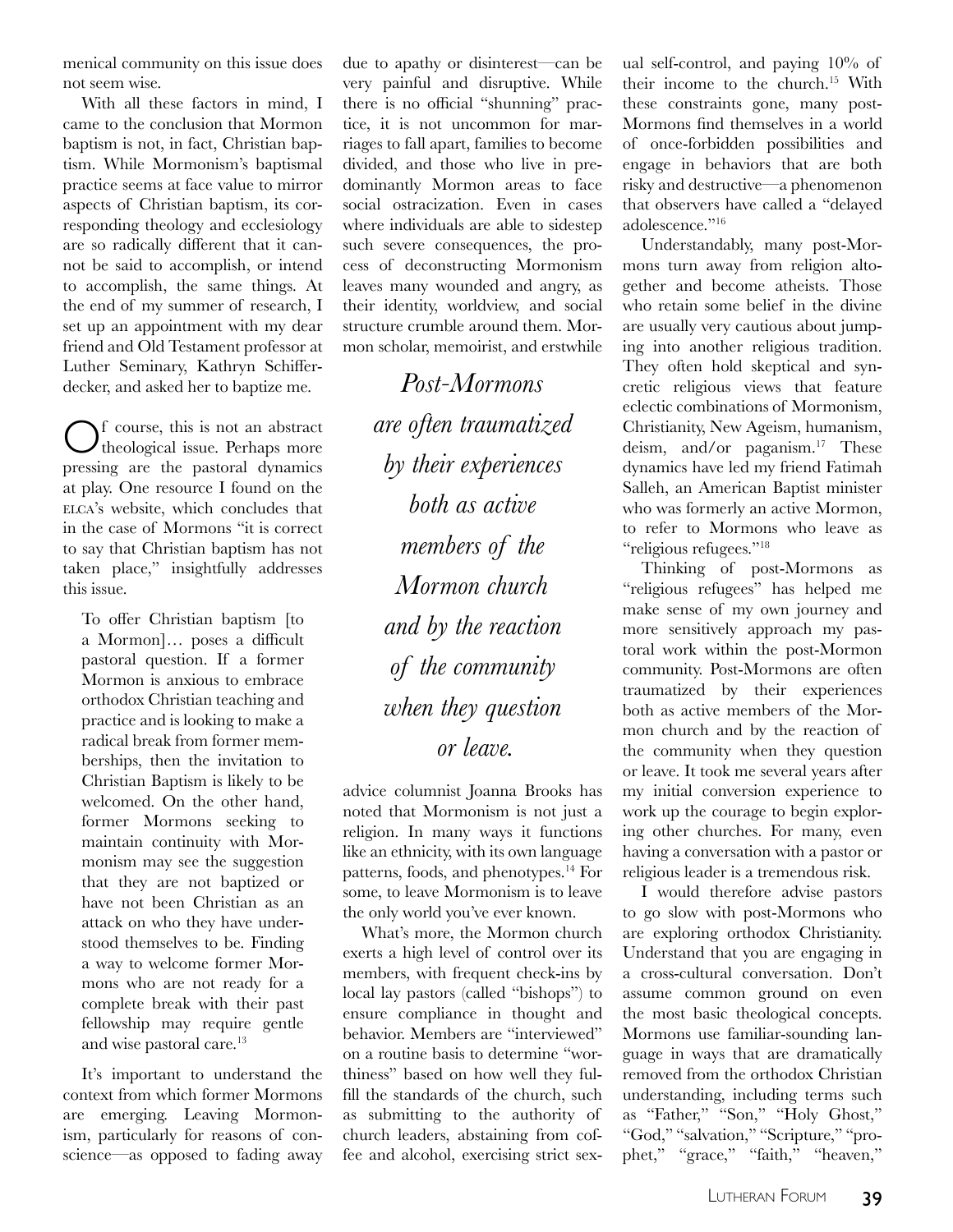"atonement," and "covenant." In addition, Mormons have terms and practices that are entirely foreign to orthodox Christians, particularly with regard to esoteric temple rituals that were adapted from Freemasonry and are historically connected with the practice of plural marriage.<sup>19</sup>

Perhaps this is a pastoral cliché, but if you're working with someone who has left Mormonism, it is of particular importance to get a sense for where they are spiritually and theologically before advising them. My own experience seeking spiritual guidance from pastors, spiritual directors, and seminary professors is that few of them have even a basic idea of the theological and cultural differences between Mormonism and orthodox Christianity. Precious fewer take the time to understand them. Unsurprisingly, in every instance that I have received helpful pastoral care, it has come either from those who have intentionally immersed themselves in Mormon culture for the purpose of providing pastoral outreach to Mormons<sup>20</sup> or those who have been willing to patiently listen, ask questions, and learn.<sup>21</sup>

> *Baptism is God's work, pure gift, a means of grace. This conception of baptism is radically different from the way Mormons understand it.*

When you reach the point that it is appropriate to address the question of baptism, it is important to help former Mormons understand that baptism is not *re*baptism, which doesn't exist. Baptism is God's work, not humanity's. A Mormon convert to Christianity is not baptized because there's "one right way" to baptize, or a particular denomination authorized to administer it, or a particular liturgical form God requires to "ratify" it. Rather, baptism is pure gift, a means of grace: the moment when we receive God's unconditional promise of forgiveness, are claimed as God's own child, and die and rise with Christ.

This conception of baptism is radically different from the way Mormons understand it, and it's bound to raise a fraught question: are Mormons Christians? Of course, the premise of this article is that former Mormons should receive Christian baptism because Mormon baptism neither accomplishes, nor intends to accomplish, the same thing as Christian baptism. For some post-Mormons, this will be freeing. For others, who have understood themselves to be Christians and had a meaningful relationship with Christ, this will be disturbing. They will not welcome the implication that their life of faith has been deficient in some way.

Navigating this question takes wisdom, prayer, deep listening, and careful pastoral discernment, depending on the needs of the person asking it. In general, I have come to answer it in a nuanced way. I share it here in case it's helpful. There is no denying that Mormonism is *sociologically* Christian. It emerges from a Christian context and holds to a belief in Jesus of Nazareth as savior, however peculiar the Mormon understanding of Jesus may be. And there is no denying that there are many Mormons who do have faith in Jesus and in whom that faith has blossomed into lives of prayer and service. It is hard to deny that such individuals are Christian in this important sense of the term. Having said that, there is also no denying that Mormonism is a radical, and in many ways idolatrous, departure from the historic Christian faith. Theologically, Mormonism falls well outside the bounds of Christian orthodoxy. In this sense, it is not correct to consider it Christianity; it is a distinct religious system. This observation has led some scholars to propose that it should be classified as a fourth Abrahamic faith.<sup>22</sup>

There is one final pastoral consideration worth noting. Mormons are taught that they must be "worthy" to participate in religious rituals, including baptism. They are also taught that

> *It took me by surprise, but one of the most impactful aspects of my baptism was preparing for it.*

if they become "unworthy"—most commonly through sexual sin or publicly questioning church leaders—the Holy Spirit will abandon them and their religious rituals can be stripped from them, including baptism.

It took me by surprise, but one of the most impactful aspects of my baptism was preparing for it. I had never participated in a significant religious milestone without a crippling sense of anxiety that came from enduring a personal inquisition. During our preparatory conversations, Kathryn did not ask me a single "worthiness" question. Of course she didn't! There is no "worthiness" checklist for baptism. But the contrast was so profound it is still difficult for me to wrap my mind around it.

Instead, we talked about what baptism is and what it accomplishes. We talked about the liturgy, and its meaning, and why we perform each part. I knew it would be difficult for some members of my family to hear that I had made this decision, and Kathryn provided wise guidance in terms of navigating these conversations openly, honestly, and with compassion.

Most importantly, we talked about the radical truth at the heart of the gospel of Jesus Christ: that God's grace is a free gift, imparted to us not because of anything we've done or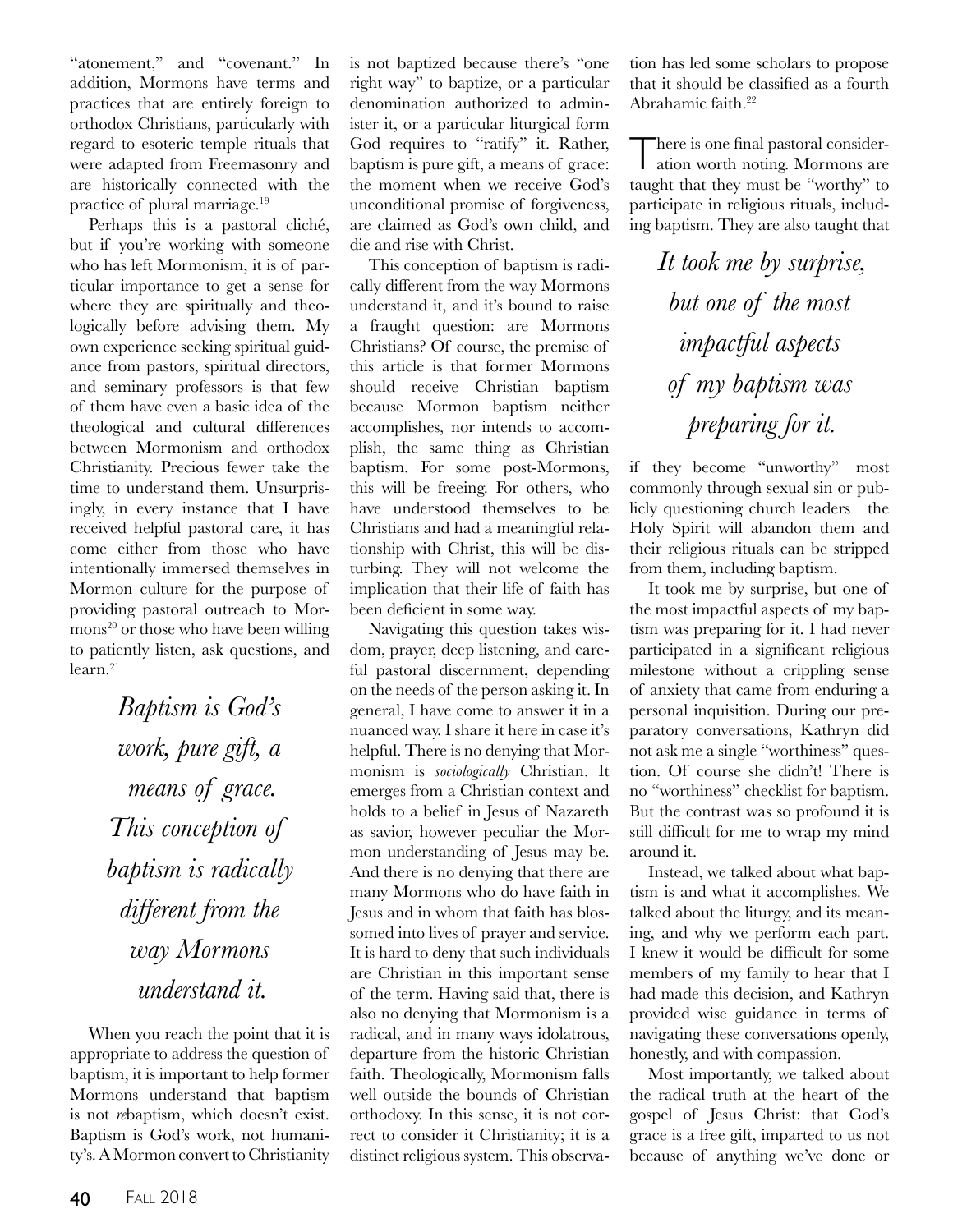left undone, but because that is Who God is. That in baptism, our sins are forgiven and we are claimed as God's own. That once God has claimed us, God will not abandon us. For God keeps these baptismal promises and will never, ever let us go.

My baptism took place the evening of October 2, 2017. Because several of my Mormon and post-Mormon friends attended, and Mormon baptisms tend to be very simple liturgically, Kathryn took care to explain the ceremony as we went. It also served the double purpose of sharing the gospel with an audience that does not often have the chance hear it. The homily Kathryn preached follows this article as an aid to pastors who may find themselves in a similar situation.

It is difficult to express how transformative my baptism was. For years I had wrestled with feelings of unworthiness, fear of divine rejection, and spiritual displacement. In my baptism, this was healed. God's word in the water washed it all away and exchanged it for wholeness and peace. That night I wrote to a friend: "The forces of darkness have no power over me anymore. I feel it. It's different. I'm different."

Perhaps we have a tendency not to invite people to baptism—Mormon or otherwise—because we fear offending them. We worry about being pushy or overbearing or oppressive. These are legitimate concerns. I have participated in pushy, overbearing, and oppressive religious systems. We do well to avoid them.

But in our hesitation, perhaps we forget that our calling to make disciples and baptize is not actually about spreading a religious system. What God has promised in Jesus Christ is liberation from the powers of death and hell. To invite those we love to the baptismal waters is to invite them into the new life God has offered in His abundant mercy; it is to share a precious gift of grace. *LF*

Katie Langston is Associate Director of Internal Communications as well as an M.Div. student at Luther Seminary in St. Paul, Minnesota.

#### *Notes*

1. In Mormonism, all males twelve years of age and older who are found "worthy" by their local leaders are ordained to the priesthood. "Elder" is an office in the Mormon priesthood that men typically receive around the age of eighteen.

2. "Ward" is the Mormon term for congregation. Wards are assigned based on geographic boundary; it is considered unacceptable to switch. In high-density Mormon areas, such as Utah, the ward boundaries might consist of just a few blocks in the neighborhood.

3. Doctrine and Covenants (D&C), a canonized collection of Smith's revelations, gives the following instruction in section 68, verse 27: "And their children shall be baptized for the remission of their sins when eight years old, and receive the laying on of the hands."

4. In 1842 Smith sent a letter to John Wentworth, editor of the *Chicago Democrat,* outlining Mormonism's basic beliefs. The thirteen "Articles of Faith," as they came to be known, were subsequently canonized as Mormon scripture. Article of Faith 4 says: "We believe that the first principles and ordinances of the gospel are: first, faith in the Lord Jesus Christ; second, repentance; third, baptism by immersion for the remission of sins; fourth, the laying on of hands for the gift of the Holy Ghost."

5.  $D&c 131:7-8:$  "There is no such thing as immaterial matter. All spirit is matter, but it is more fine or pure, and can only be discerned by purer eyes; we cannot see it; but when our bodies are purified we shall see that it is all matter."

6. In a sermon given on April 7, 1844, at the funeral of a man named King Follett, Smith said, "God himself was once as we are now, and is an exalted man, and sits enthroned in yonder heavens! That is the great secret. If the veil were rent today, and the great God who holds this world in its orbit, and who upholds all worlds and all things by his power, was to make himself visible, I say, if you were to see him today, you would see him like a man in form like yourselves in all the person, image, and very form as a man; for Adam was created in the very fashion, image and likeness of God, and received instruction from, and walked, talked and conversed with him, as one man talks and communes with another." Online at <www.lds.org/ensign/1971/04/the-kingfollett-sermon?lang=eng> (this and all subsequent websites accessed July 15, 2018).

7. In the Book of Abraham, a canonized "translation" of an Egyptian papyrus that Smith claimed was written by the hand of the patriarch Abraham (in fact, it was a common funerary text), Smith writes in the voice of Abraham, "And I saw the stars, that they were very great, and that one of them was nearest unto the throne of God; and there were many great ones which were near unto it; And the Lord said unto me: These are the governing ones; and the great one is named Kolob, because it is near unto me, for I am the Lord thy God" (3:2–3).

8. See "Chapter 37: Sons and Daughters of the Eternal Father" in *Teachings of Presidents of the Church: Joseph F. Smith* (Salt Lake City: The Church of Jesus Christ of Latter-day Saints, 1998), 335.

9. *Teachings of Ezra Taft Benson* (Salt Lake City: Bookcraft, 1988), 21.

10. Joseph Smith, History 1:19. "History" is yet another book of scripture in the Mormon canon compiled from Smith's disparate writings into a single text with chapters and verses.

11. See, for example, LeGrand Richards, "Strange Creeds of Christendom" (October 8, 1972), <www.lds.org/ensign/1973/01/ strange-creeds-of-christendom?lang=eng>.

12. See Luis Ladaria sj, "The Question of the Validity of Baptism Conferred in the Church of Jesus Christ of Latter-Day Saints," *L'Osservatore Romano* (August 1, 2001): 4, <www. ewtn.com/library/theology/mormbap1. htm>.

13. "Do Lutherans re-baptize former Mormons who are joining the congregation?" <download.elca.org/ELCA%20 Resource%20Repository/Do\_Lutherans\_ rebaptize\_former\_Mormons\_who\_are\_join ing\_the\_congregation.pdf>.

14. Joanna Brooks, "Religion? Ethnicity?" (December 14, 2010), <www.patheos.com/ resources/additional-resources/2010/12/ mormonism-religion-ethnicity>.

15. See a list of the temple-recommended interview questions in the essay by Mormon apostle Robert D. Hales, "Preparing for a Heavenly Marriage," *Ensign* (February 2006), <www.lds.org/new-era/2006/02/preparingfor-a-heavenly-marriage?lang=eng>.

16. William Lobdell, "Losing Faith and Lots More," *Los Angeles Times* (December 1, 2001), <articles.latimes.com/2001/dec/01/ news/mn-10326/3>.

17. To the best of my knowledge there has been no specific research on this, but I know and have worked with hundreds of questioning and post-Mormons, and in my experience this reaction is very common.

18. Personal conversation, April 2017.

19. While mainstream Mormons no lon-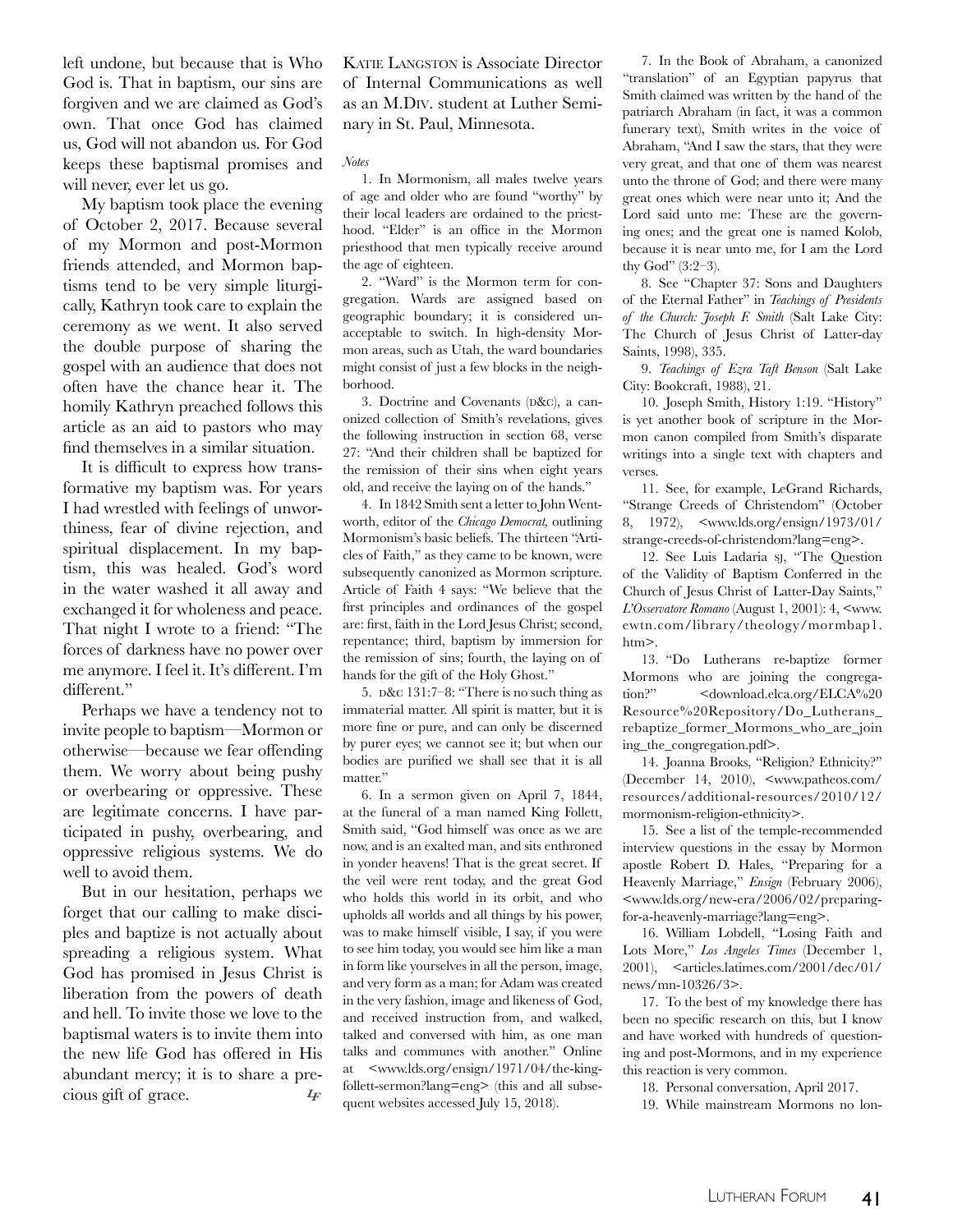ger practice plural marriage "in mortality," it is understood that in the afterlife, some and perhaps many polygynous relationships will exist. To this day in the Mormon temple, multiple women can be "sealed" (eternally married) to one man—just not at the same time, for example in instances when a man remarries after being widowed or divorced. See Carol Lynn Pearson, *The Ghost of Eternal Polygamy* (Walnut Creek: Pivot Point, 2016) for a compelling exploration of how this practice continues to haunt contemporary Mormonism.

20. One such example is Community of Christ's Latter-day Seekers ministry. Community of Christ, formerly the Reorganized Church of Jesus Christ of Latter-day Saints, is the second-largest denomination emerging from the Joseph Smith movement. While they have some irregularities from an orthodox Christian perspective, primarily their acceptance of the Book of Mormon as scripture, they uphold the primacy of the Bible, reject esoteric Mormon temple rituals, and retain an orthodox perspective on the Trinity. See more at <www.latter-dayseekers.org/>.

21. The best example of this in my life is Kathryn Schifferdecker, who baptized me and whose homily follows this article. She spent a considerable amount of time listening to my stories, watching the random Mormon You-Tube videos I felt compelled to show her, and helping me reconstruct my worldview in ways that are more compatible with Scripture and the gospel. Just as importantly, she did it in a way that was sensitive, good-humored, and low pressure.

22. Patrick Q. Mason, *What is Mormonism? A Student's Introduction* (London and New York: Routledge, 2017), 163.

## Baptismal Homily

### *Kathryn Schifferdecker*

*The small congregation gathered around the baptismal font, and after introductions and some instructions about the service I preached this homily. Because there were a few Mormons and ex-Mormons at the service, I explained each element of the baptismal service as we went along. I explained the practice of facing west to renounce Satan and then facing east to profess faith in the triune God. After the baptism itself, I gave Katie a white shawl as a baptismal garment and I quoted Galatians 3:27, "As many of you as were baptized into Christ have clothed yourselves* 

*with Christ." When the time came for the anointing with oil, I prefaced it by saying, "In marking the sign of the cross on your forehead, I am branding you, in a sense, or perhaps the better metaphor is to think of it as a tattoo. It is there, invisible, but to remind you for all your coming days who you are and Whose you are. God never lets you go, Katie, and God will never abandon you." The Bible quotations are taken from the nrsv.*

Dear friends, dear Katie, I'd like to begin the service this evening with some biblical passages that help us understand what baptism is. Water plays an important role throughout Scripture, and there are lots of passages I could have chosen to speak about, but here are just a few. First, from the prophet Isaiah:

But now thus says the Lord, He Who created you, O Jacob, He Who formed you, O Israel:

Do not fear, for I have redeemed you;

I have called you by name, you are Mine.

- When you pass through the waters, I will be with you; and through the rivers, they shall not overwhelm you;
- when you walk through fire you shall not be burned, and the flame shall not consume you.
- For I am the Lord your God, the Holy One of Israel, your Savior.
- I give Egypt as your ransom, Ethiopia and Seba in exchange for you.
- Because you are precious in My sight,

and honored, and I love you, I give people in return for you,

nations in exchange for your life…

Thus says the Lord,

Who makes a way in the sea, a path in the mighty waters,

Who brings out chariot and horse, army and warrior;

they lie down, they cannot rise,

they are extinguished, quenched like a wick: Do not remember the former things, or consider the things of old. I am about to do a new thing; now it springs forth, do you not perceive it? I will make a way in the wilderness and rivers in the desert. The wild animals will honor me, the jackals and the ostriches; for I give water in the wilderness, rivers in the desert, to give drink to My chosen people, the people whom I formed for Myself so that they might declare My

praise.

—Isaiah 43:1–4, 16–21

The prophet is speaking here to the Israelites in exile in Babylon. They are without hope, far from home, their holy city Jerusalem destroyed and the temple in ruins. The prophet reminds them of another time of trouble, when they were slaves in Egypt, and of how God saved them through the waters of the Red Sea. Just as God brought them out of slavery by making a dry way through the sea, so God now will make a wet way through the desert to bring them home.

In the Exodus story, water is understood as a symbol of new birth and of liberation. God brings the Hebrew slaves through the waters of the sea, and a new nation is born—Israel, a nation set free to be a "priestly kingdom and a holy nation" (Exodus 19:6). In the return from exile there is another new birth, and God sends water to make the desert sprout, to bring the exiles home. New birth, liberation, slaves set free, new life in the desert, exiles returning home—these are the things that God does through water.

Another passage, this time from the New Testament, from the Gospel of Mark:

In those days Jesus came from